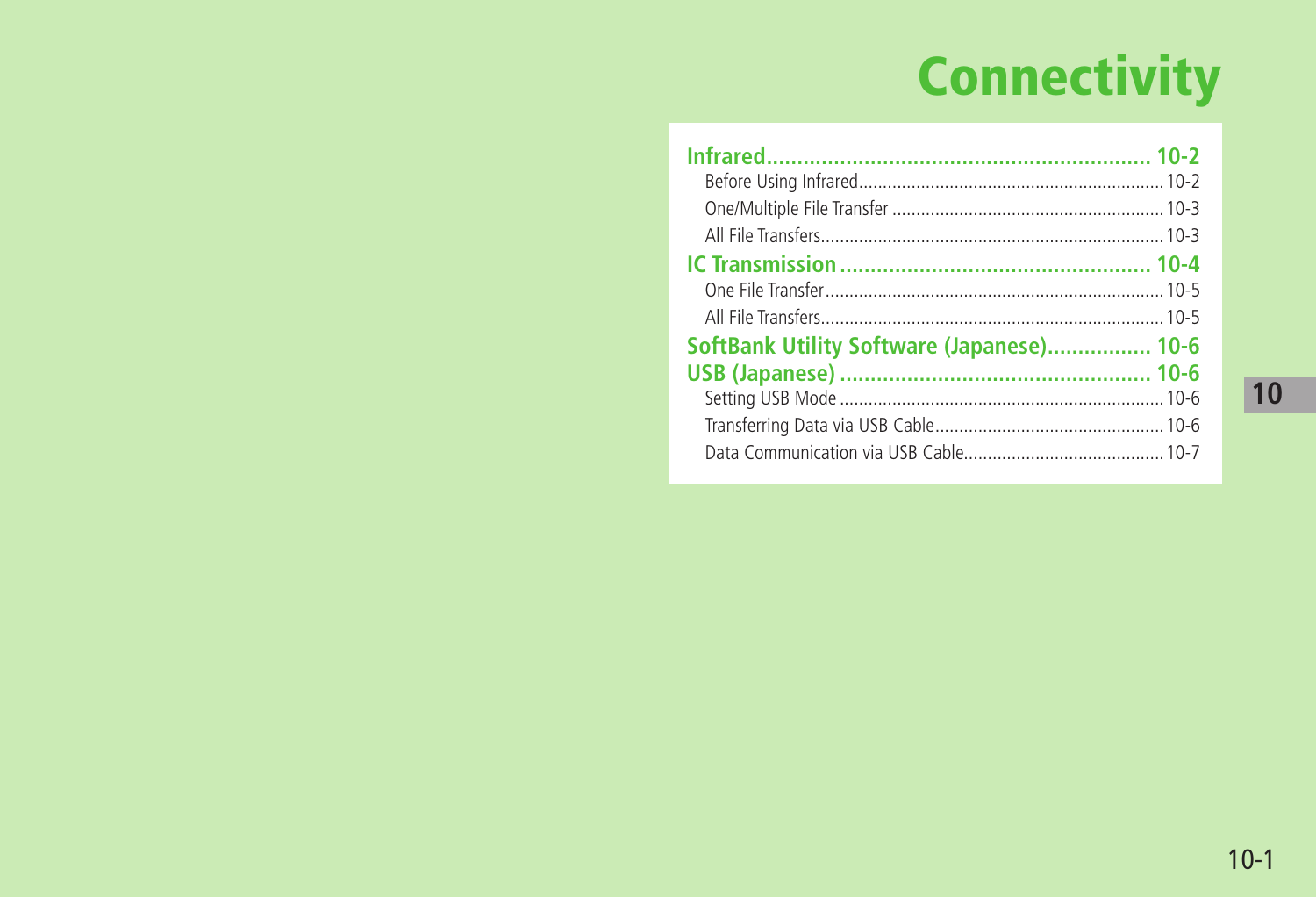# <span id="page-1-0"></span>**Infrared**

# **Before Using Infrared**

#### **Transfer Phone Book/Calendar events, messages, bookmarks and Data Folder files wirelessly between 832P and compatible devices, including PCs and other mobiles.**

- 832P infrared function is based on IrMC1.1, however, some IrMC1.1based device transmissions may not be transmitted/received within specification.
- Debris may inhibit infrared transfers; clean infrared ports with a soft cloth beforehand.
- Direct sunlight/fluorescent light may inhibit transfers.
- Align infrared ports within 20 cm of one another and make sure no objects are placed between them. Do not move the devices until transfer is complete.



## **Transferable Files**

| <b>Condition</b><br><b>Transferable file</b>        | One file | <b>All files</b> |
|-----------------------------------------------------|----------|------------------|
| <b>Phone Book</b> (Account Details)                 |          | Up to 1000       |
| Calendar events <sup>1</sup>                        |          | Up to 1000       |
| <b>Tasks</b>                                        |          | Up to 100        |
| <b>Received message</b>                             |          | Up to 1000       |
| Sent message                                        |          | Up to 500        |
| <b>Drafts</b>                                       |          | Up to 10         |
| Notepad                                             |          | Up to 20         |
| <b>Ring Songs&amp;Tones</b>                         |          | $\times$         |
| Still image $23$                                    |          | $\times$         |
| Video $3$                                           |          | X                |
| <b>Bookmark</b><br>(Yahoo! Keitai, PC Site Browser) |          | Up to 100 each   |

 $\bigcirc$ : Transferable  $\qquad \times$ : Not transferable

1 Saved Holidays/Memorial days not transferable

2 Including Flash® files

3 Multiple files transferable

#### **Note**

- Following files cannot transfer:
	- ・ Files prohibited for transfers from 832P
	- ・ Phone Book entries and SMS on USIM Card
- If memory becomes full, remaining entries are truncated (Memory List:  $\mathcal{F}$ P.18-24).

**10**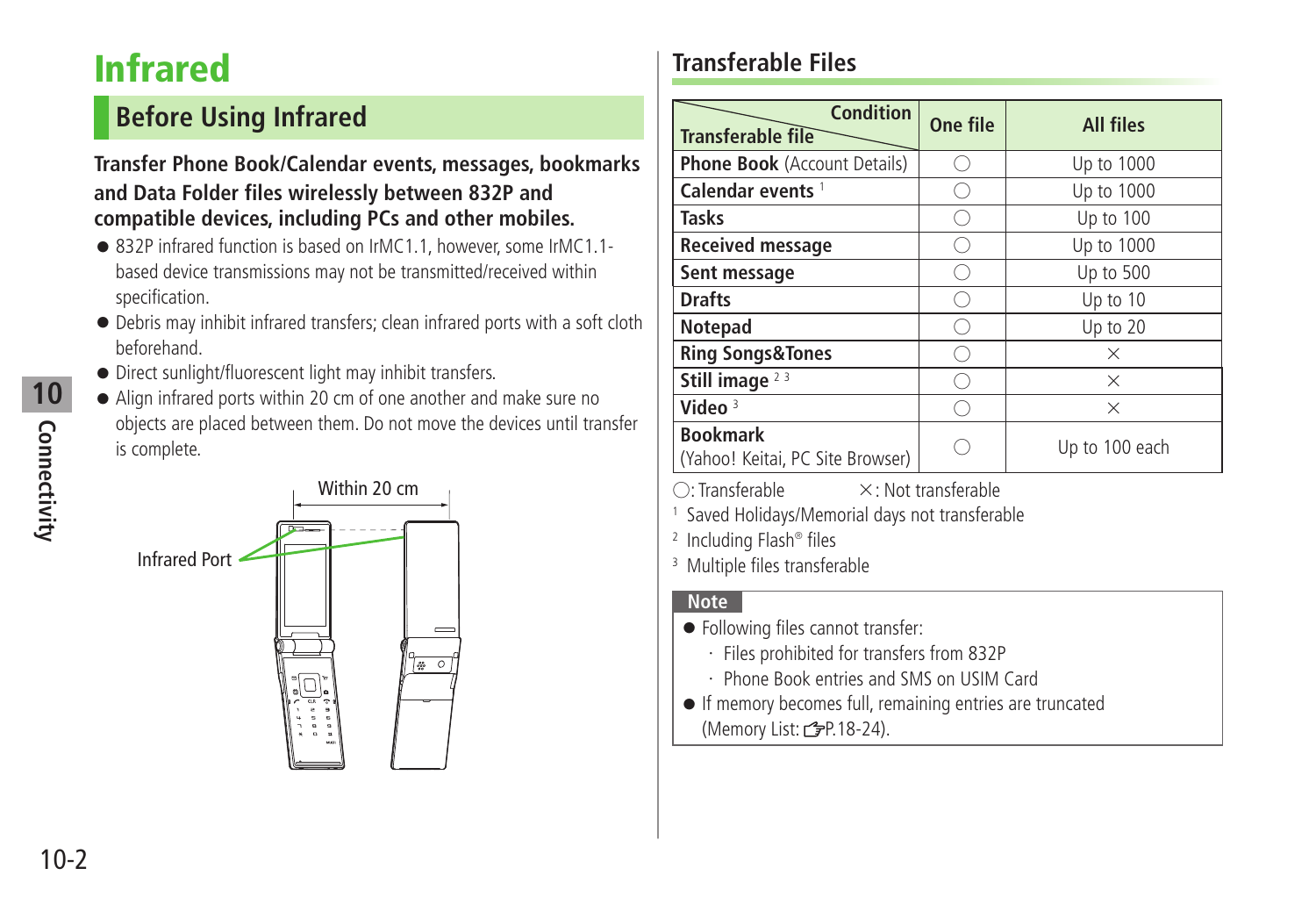#### <span id="page-2-0"></span>**One/Multiple File Transfer**

• Transferable Files:  $\sqrt{P}P$  10-2

#### **Sending**

**1** Highlight a file, and follow the steps below

| <b>Files to Send</b>             | <b>Operation/Description</b>                                                                                                                                                                                                                                               |
|----------------------------------|----------------------------------------------------------------------------------------------------------------------------------------------------------------------------------------------------------------------------------------------------------------------------|
| <b>Phone Book</b>                | $\triangleright$ $\triangleright$ [Menu] $\rightarrow$ Send Ir data $\rightarrow$ Send phonebook                                                                                                                                                                           |
| <b>Account</b><br><b>Details</b> | $\Omega$ [Ir]                                                                                                                                                                                                                                                              |
| <b>Messages</b>                  | $\triangleright$ $\triangleright$ [Menu] $\rightarrow$ Send Ir data $\rightarrow$ Send This                                                                                                                                                                                |
| <b>Bookmarks</b>                 | $\triangleright$ $\triangleright$ [Menu] $\rightarrow$ Send to ExtrnlDvcs $\rightarrow$ Send Ir data<br>$\rightarrow$ Send This                                                                                                                                            |
| Still Images/<br>Videos          | $\triangleright$ $\triangleright$ [Menu] $\rightarrow$ Send Ir data<br>$\bullet$ To send multiple files: $\boxed{\mathbf{Y}'}$ [Menu] $\rightarrow$<br><b>Multiple-choice</b> $\rightarrow$ Select files to send $\rightarrow \infty$ [Menu]<br>$\rightarrow$ Send Ir data |
| <b>Other Files</b>               | $ \mathbf{x}$ [Menu] $\rightarrow$ Send Ir data                                                                                                                                                                                                                            |

# **2 YES**

#### **Receiving**

**Main Menu ▶ Tools ▶ Receive via Infrared ▶ Receive** 

**1** When a file is received, **YES**

Send files from sender side within 30 seconds.

● To receive subsequent files, select **YES**.

## **All File Transfers**

#### **Precaution**

● Receiving all files overwrites all saved files including secret/protected files.

Files saved in Secret Mode are also deleted.

● Sending all Phone Book entries sends Account Details as well. User-edited information is overwritten (handset number remains).

#### **Session Number**

Session number (4 digits) is required for all file transfers via Infrared and IC transmission. Sender and recipient must enter same Session number to complete transfers.

#### **Sending**

| Highlight a file, and follow the steps below |                                                                                                                         |  |
|----------------------------------------------|-------------------------------------------------------------------------------------------------------------------------|--|
| <b>Files to Send</b>                         | <b>Operation/Description</b>                                                                                            |  |
| <b>Phone Book</b>                            | $\lvert \mathbf{y}_i \rvert$ [Menu] $\rightarrow$ Send Ir data $\rightarrow$ Send all phonebook                         |  |
| <b>Messages</b>                              | $ \mathbf{x} $ [Menu] $\rightarrow$ Send Ir data $\rightarrow$ Send All                                                 |  |
| <b>Bookmarks</b>                             | $\lbrack \nabla r \rbrack$ [Menu] $\rightarrow$ Send to ExtrnlDvcs $\rightarrow$ Send Ir data<br>$\rightarrow$ Send All |  |
| <b>Other Files</b>                           | $\overline{Y}$ [Menu] $\rightarrow$ Send all Ir data                                                                    |  |

**2** Enter Phone Password → Enter Session number → YES Recipient must enter the same Session number to start transfers.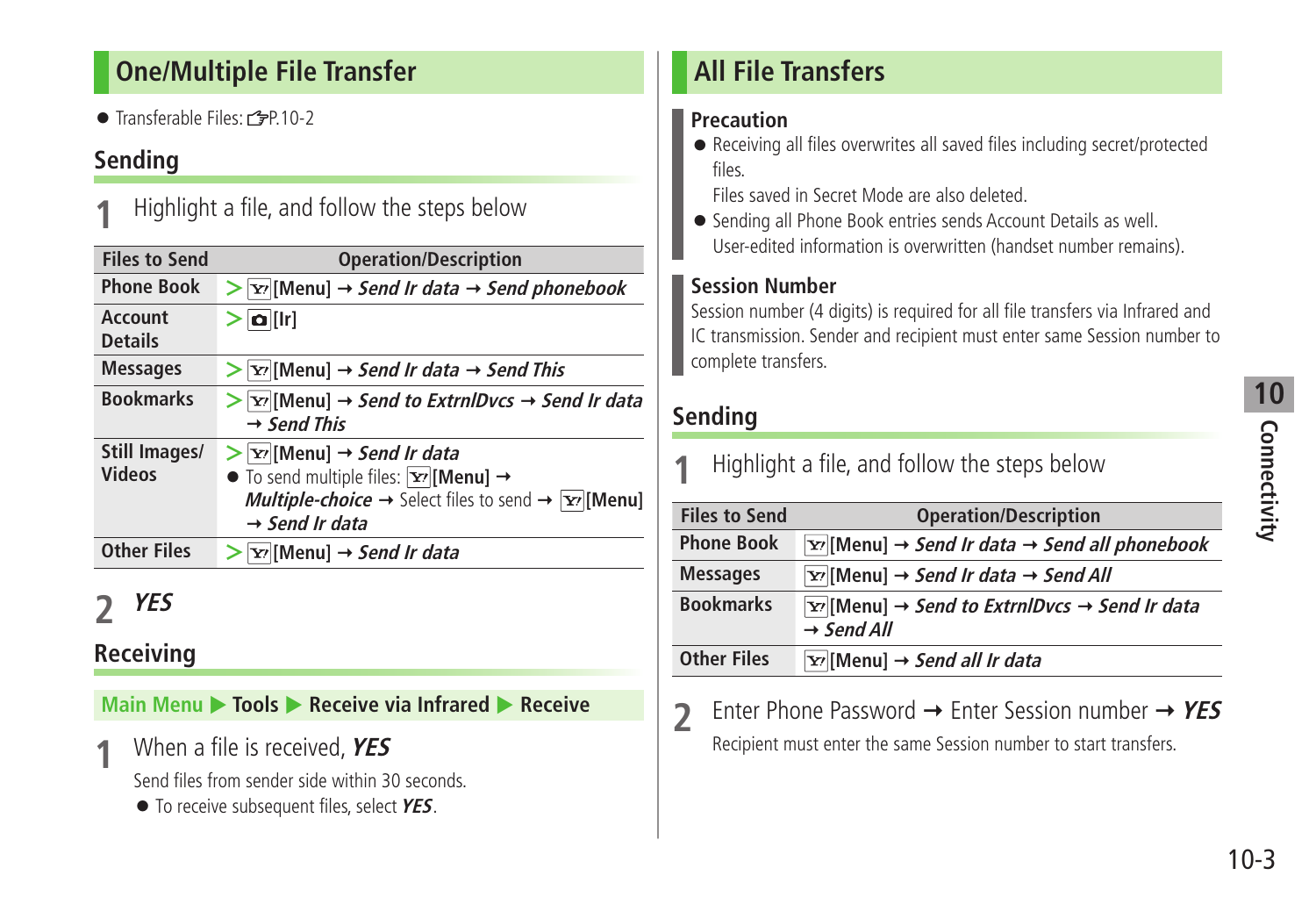#### <span id="page-3-0"></span>**Receiving**

#### **Main Menu ▶ Tools ▶ Receive via Infrared ▶ Receive All**

Enter Phone Password → Enter same Session number as sender's  $\rightarrow$  **YES**  $\rightarrow$  **YES** 

Saved files are deleted, and transfer starts.

# **IC Transmission**

#### **Exchange files with another IC compatible handset using reader/writer function.**

● Type of files and transfer conditions are same as those for infrared file transfer  $(\mathcal{I}$ P.10-2).

Multiple file transfer is not available.

- IC transmission is not available when **IC Card Lock** (C<sub>J</sub>P 16-5) is activated.
- When receiving dada, end all active functions.
- $\bullet$  If there is difficulty in file transfer, move a  $\bigcap$  logo close to or away from the other logo or move each side up, down, left, or right.
- Data cannot be sent during charging battery.

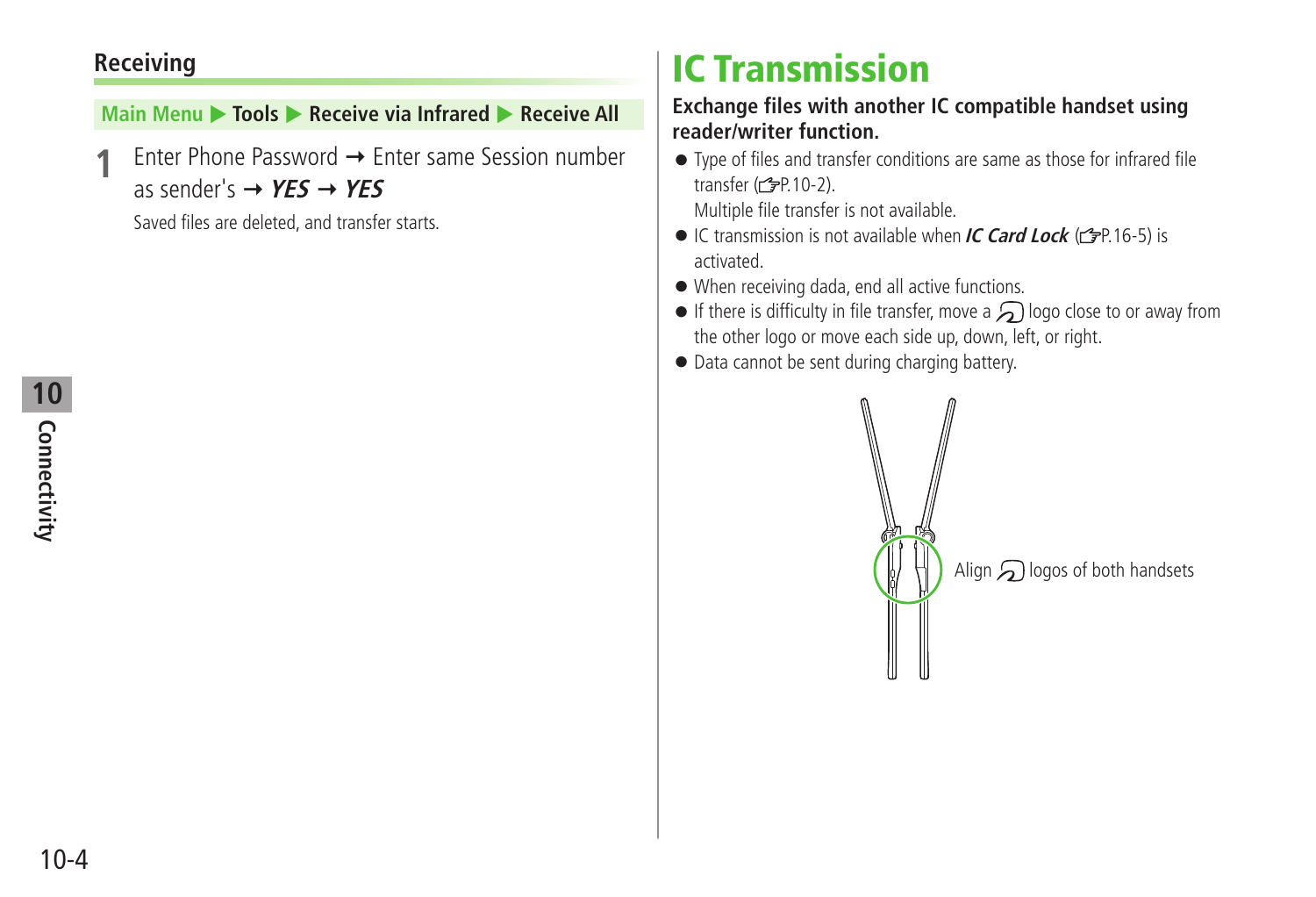## <span id="page-4-0"></span>**One File Transfer**

**Before Receiving a File**

- ●**Receive IC Datum** is set to **ON** by default. When **Receive IC Datum** is **OFF**, One File Transfer is unavailable. ● To set **Receive IC Datum** on:
- **Main Menu > Osaifu-Keitai > IC Card Settings**
- **Receive IC Datum**  $\triangleright$  **ON**

### **Sending**

**1** Highlight a file, and follow the steps below

| <b>Files to Send</b>      | <b>Operation/Description</b>                                                                                                               |
|---------------------------|--------------------------------------------------------------------------------------------------------------------------------------------|
| <b>Phone Book</b>         | $\triangleright$ $\triangleright$ [Menu] $\rightarrow$ <i>IC transmission <math>\rightarrow</math> Send phonebook</i>                      |
| Account<br><b>Details</b> | il [ICtrans]                                                                                                                               |
| <b>Messages</b>           | $\triangleright$ $\vert$ $\triangleright$ $\vert$ $\vert$ Menu $\vert$ $\rightarrow$ <i>IC Transmission</i> $\rightarrow$ <i>Send This</i> |
| <b>Bookmarks</b>          | $>$ $\vert y \vert$ [Menu] $\rightarrow$ Send to ExtrnlDvcs $\rightarrow$<br>IC transmission $\rightarrow$ Send This                       |
| <b>Other Files</b>        | $>$ $\vert$ Y' [Menu] $\rightarrow$ <i>IC transmission</i>                                                                                 |

# **2 YES**

# **Receiving**

Align  $\mathfrak D$  logo on sender side with 832P (recipient)  $\rightarrow$ **YES**

# **All File Transfers**

● Precautions/Session number (19P.10-3)

#### **Sending**

**1** Highlight a file, and follow the steps below

| <b>Operation/Description</b>                                                                  |
|-----------------------------------------------------------------------------------------------|
| $>$ $\vert$ $\vert$ $\vert$ Menu $\vert$ $\rightarrow$ <i>IC transmission</i> $\rightarrow$   |
| Send all phonebook                                                                            |
| $\triangleright$ $\triangleright$ [Menu] $\rightarrow$ IC Transmission $\rightarrow$ Send All |
| $\triangleright$ $\triangleright$ [Menu] $\rightarrow$ Send to ExtrnlDvcs $\rightarrow$       |
| IC transmission $\rightarrow$ Send All                                                        |
| $>  Y $ [Menu] $\rightarrow$ AllIC transmission                                               |
|                                                                                               |

**2** Enter Phone Password → Enter Session number → YES Recipient must enter the same Session number to start transfers.

## **Receiving**

- Align  $\Omega$  logo on sender side with 832P (recipient)
- **2 YES** → Enter Phone Password → Enter same Session number as sender's Saved files are deleted. Transfer starts.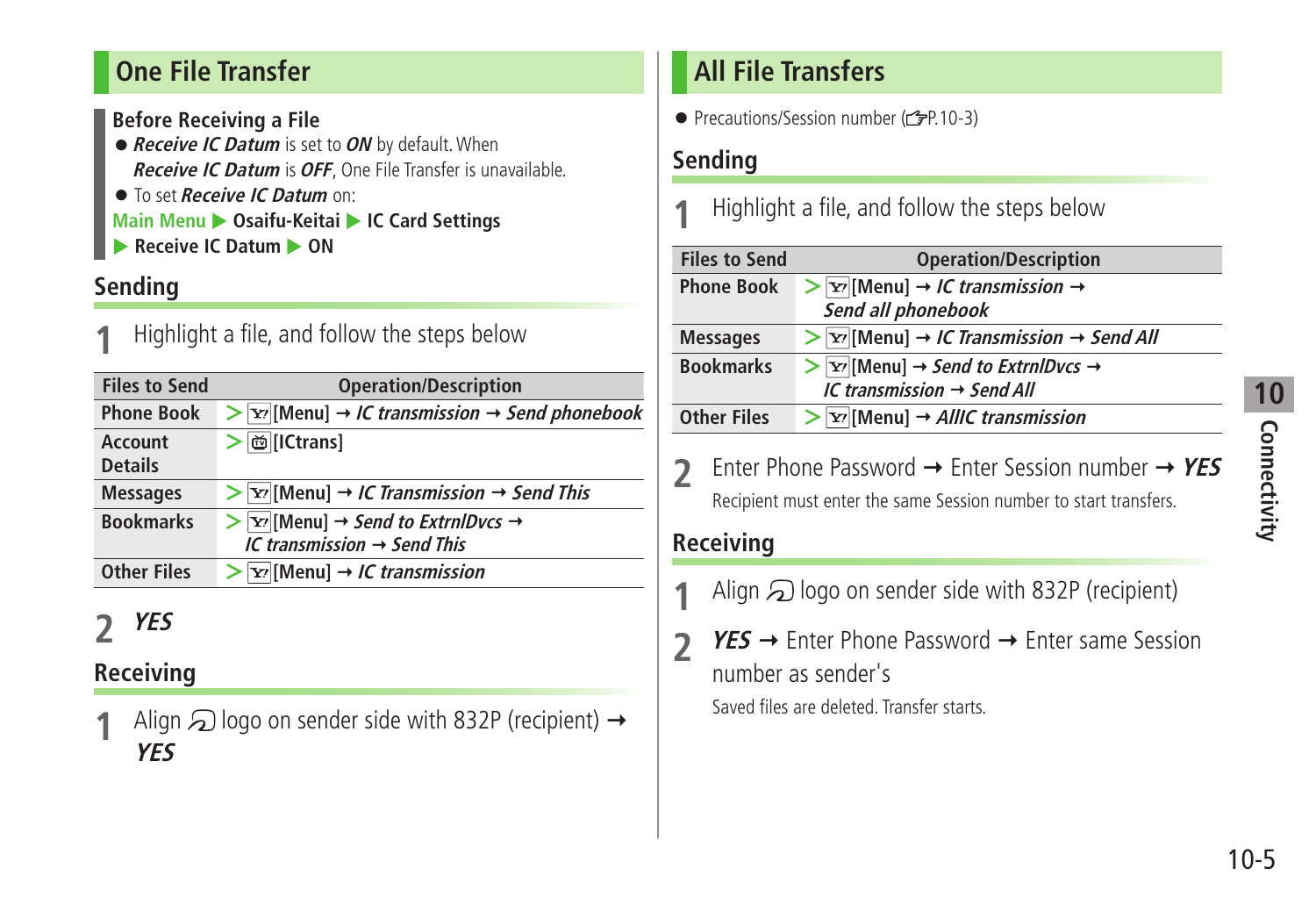# <span id="page-5-0"></span>**SoftBank Utility Software (Japanese) USB (Japanese)**

**Phone Book, Calendar, Tasks, messages, Bookmarks, Notepads and Data Folder can be transferred to a PC, edited or managed by using SoftBank Utility Software.**

● For details on and downloading SoftBank Utility Software, visit http://mb.softbank.jp/r/utilitysoft/cd/ (Japanese)

#### **Note**

- USB cable (not included) is necessary for using SoftBank Utility Software.
- S! Appli, PC Movies, TV, Lifestyle-Appli, Books, Customized Screen, Templates and Other Documents cannot be backed up.
- Copy protected files may not be backed up.
- **Set USB Mode to Communication Mode** ( $\mathcal{F}$ Right).

**Connect 832P to a PC via USB cable (not included) specified by SoftBank for data transfer or data communication.**

#### **Setting USB Mode**

**<Default> Communication Mode**

**Main Menu > Settings > Connectivity > USB Mode** 

**1** Select an item (See below)

| <b>Item</b>            | <b>Operation/Description</b>                                                                                                                                   |
|------------------------|----------------------------------------------------------------------------------------------------------------------------------------------------------------|
| Mode                   | <b>Communication</b> Packet transmission, 64K data transmission, data transfer<br>and calls with USB handsfree compatible devices are<br>available (rep. 10-7) |
| microSD<br><b>Mode</b> | Read/write data on microSD Card (repr.9-20)                                                                                                                    |
| <b>MTP Mode</b>        | Transfer/delete music data via Windows Media® Player on<br>PC (仁子P.8-4)                                                                                        |

#### **Transferring Data via USB Cable**

- Transfer data using SoftBank Utility Software (calleft).
- $\bullet$  Transferring data in microSD Mode ( $\rightarrow$ P.9-20)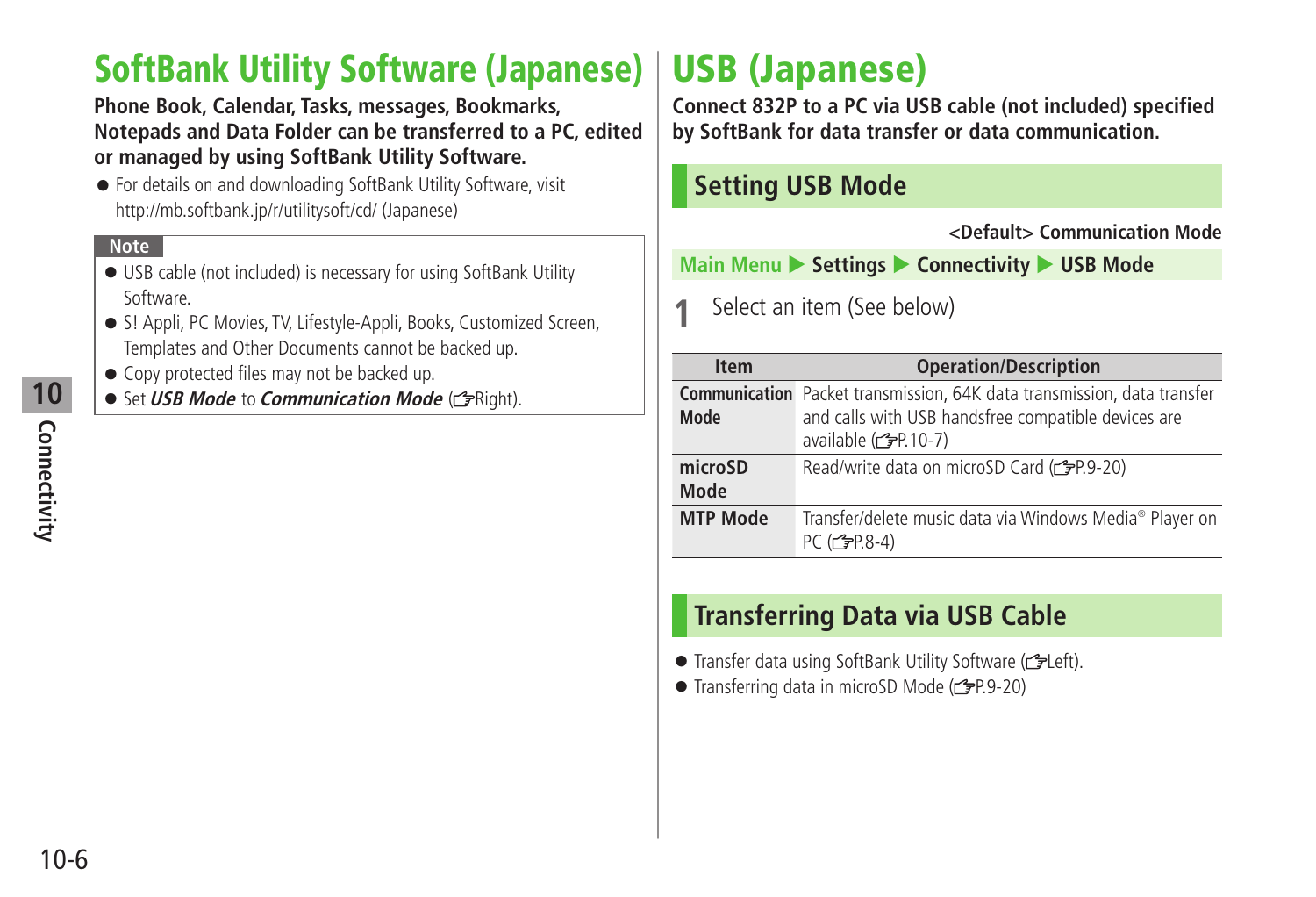# <span id="page-6-0"></span>**Data Communication via USB Cable**

#### **Use 832P as a modem for Internet access by connecting 832P with a PC.**

- Download utility software from URL below and install on PC. http://panasonic.jp/mobile/support/download/832p/index.html
- **1** Install "USBドライバ (USB Driver)" and "Modem Wizard" from Utility Software (832P) to a PC
- **2** Set 832P to *Communication Mode* (CPP.10-6), and connect 832P to PC via USB cable
	- Power up 832P before connecting to PC via USB cable.
- **3** Start up "Modem Wizard", and operate communication setup
	- "Modem Wizard" enables you to set up APN and dial-up easily. For setup/starting procedures, see "832P Modem Wizard" Help.

#### **Note**

● Connecting handset to a PC or PDA for Internet access may incur high packet transmission fees.